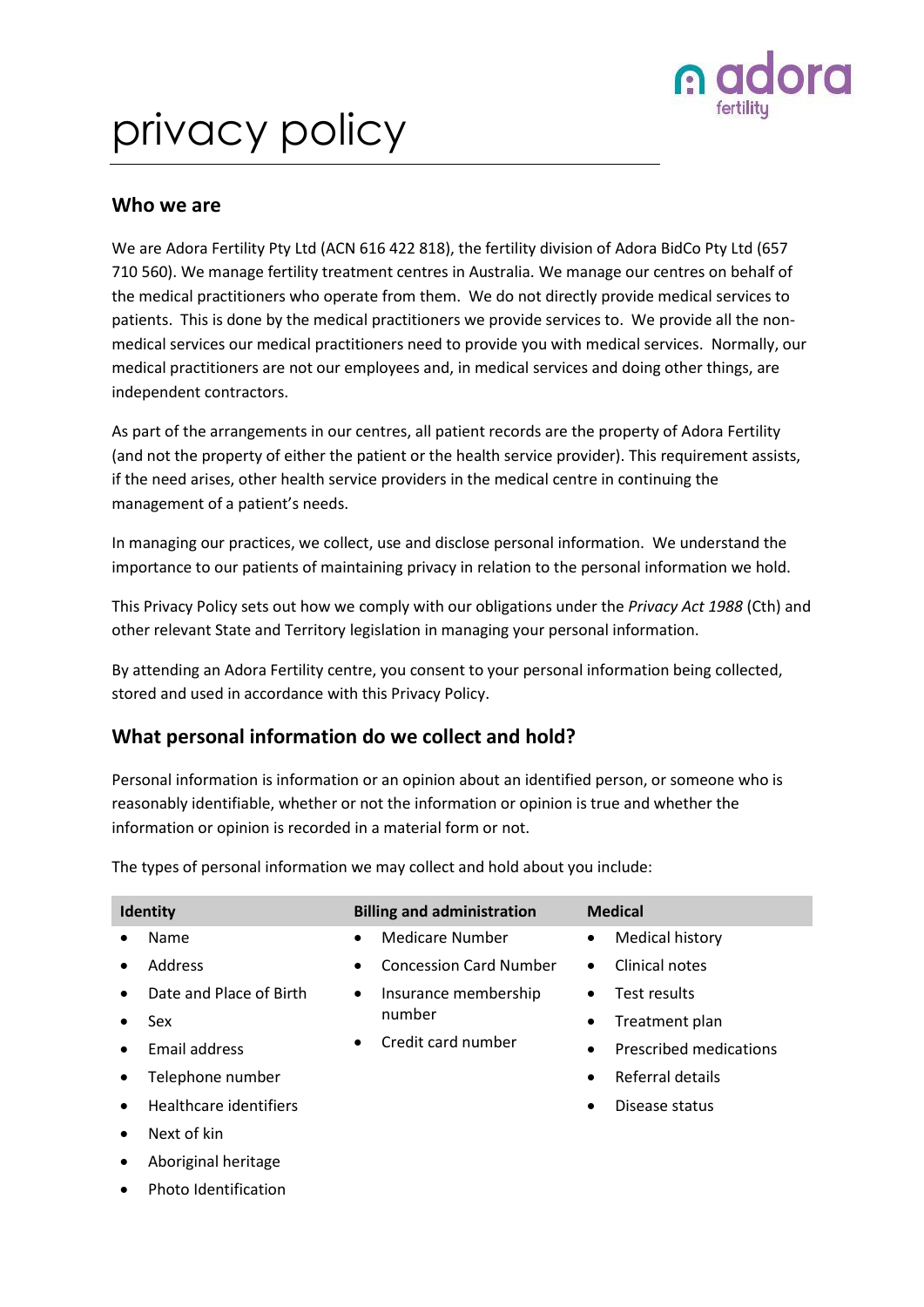

## **How do we collect and hold personal information?**

We collect personal information about you in several ways, including from:

- information collected by an employee of an Adora Fertility centre, such as a receptionist or nurse;
- information collected by independent health service providers in an Adora Fertility centre and recorded on patient records;
- information from external health providers which is provided to an Adora Fertility centre and placed on the record of the patient;
- information collected through websites in the form of online enquiries or requests for appointments;
- someone who has responsibility for you (your parent, carer or guardian); and
- you directly.

When you visit our websites, a small data file called a "cookie" is stored on your computer or mobile device by our server. We use cookies to maintain user sessions and to generate statistics about the number of people that visit our websites. Generally, this information will not identify you and we do not link it back to your identity or other information that you have provided to us.

We take reasonable steps to protect patient medical records from misuse, interference and loss and also from unauthorised access, modification and disclosure.

### **Why do we need your personal information and what do we do with it?**

#### **1. Patient care**

We collect, maintain, use and disclose personal information about you in order to assist our medical practitioners to provide you with appropriate care, treatment and services.

Your personal information is used by us and our medical practitioners:

- to provide you with medical care and services;
- to provide you and/or your doctor with information that may assist you in managing and improving your health; and
- as a medical history for you that allows our medical practitioners to provide you with better care as it assists with identifying changes to your health over time.

#### **2. Operating our business**

We use your personal information as necessary to manage our administration, including storage of data, and management of accounts and payment for the services provided to you. Specifically, we will use and, where necessary, disclose your personal information:

• to obtain payment from, as appropriate, Medicare Australia, you, your private health insurance fund or from any organisation responsible for payment of any part of your account, such as the Department of Veterans Affairs;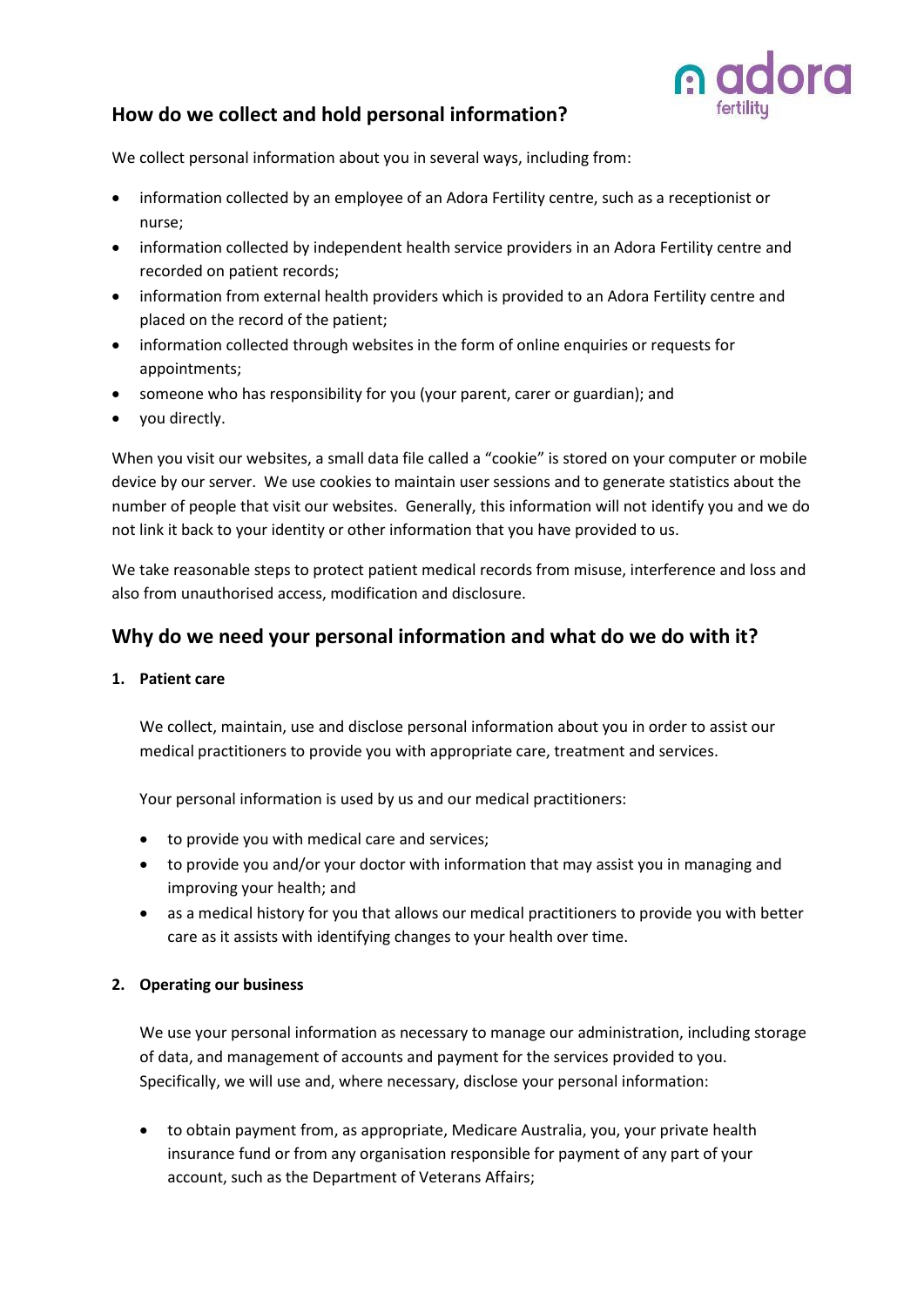

- if the circumstances require, we may disclose your personal information to our insurers or those of our medical practitioners;
- to manage and store your personal information in a secure fashion, including management and storage by third parties or associated entities;
- for data entry and data analytics purposes; and
- to entities within the Adora BidCo group- these entities disclose medical records and other personal information with each other for administrative and information management purposes. This includes the disclosure of personal information for storage and archiving purposes. Any such disclosures are subject to strict conditions relating to confidentiality and data security.

We may use your personal information to communicate with you, including to:

- give you important information (including by SMS or email) about the products and services offered by our practices;
- respond to your online enquiries or process requests for appointments;
- advertise to you particular products and services that may be of interest to you; and
- send you appointment reminders (including by SMS or email) in relation to obtaining services from our practices. This enables us to contact you, for example, to make follow-up appointments to discuss test results, or to remind you that you, or a dependant, are due for an assessment or other type of consultation or test.

#### **3. Teaching and research**

We may use your personal information for internal teaching purposes or to monitor, evaluate, plan and improve the services provided at our practices. We will only use de-identified information (information that does not contain any personal details that may reasonably identify you) for these purposes.

We may use your personal information to provide third parties (such as universities, government organisations and pharmaceutical companies) with de-identified health information. Before any health information is provided to a third party it is de-identified, that is, the name and address of the patient and any other information that could otherwise allow an individual to be identified, is removed from the health information. That de-identified information is then aggregated with the de-identified health information in respect of other patients. The third party uses the bulk de-identified information it receives for the business purposes of the third party.

#### **4. Other disclosures**

We may be required by law to disclose your personal information without your consent.

## **Storage of your personal information**

We take reasonable steps, and implement reasonable safeguards, to ensure the protection of the personal information that we hold. All patient information is handled securely and in accordance with professional duties of confidentiality.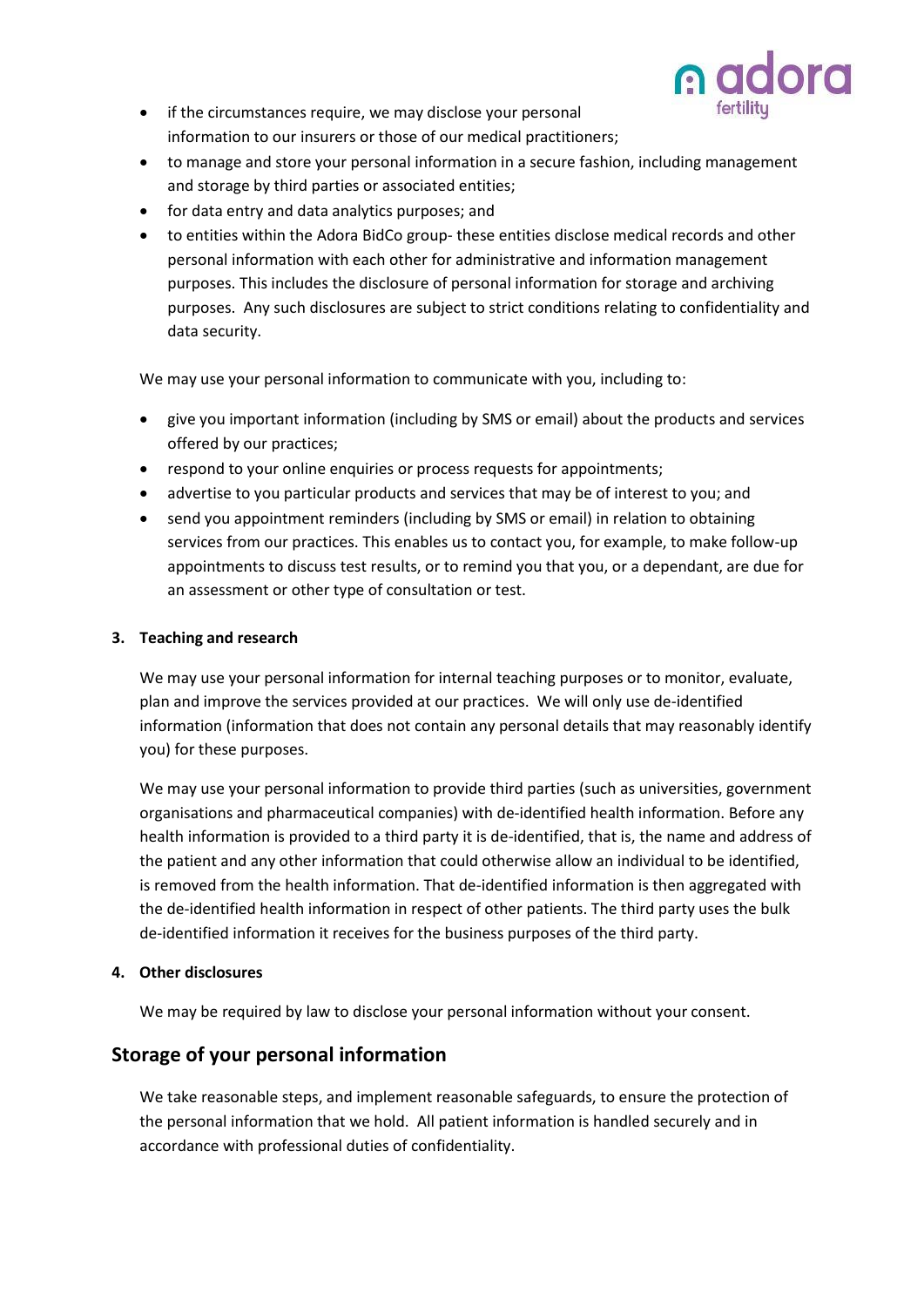

Adora BidCo is subject to a range of rules relating to the periods for which health information and records must be retained. We must generally retain health information about an individual:

- for 7 years from the last occasion on which we provided a health service to the individual if we collected the information when the individual was 18 years old or older; or
- until the individual turns 25 if we collected the information when the individual was less than 18 years old.

## **What happens if we do not collect your personal information?**

If you do not provide us with all the personal information we request, our medical practitioners may not be able to provide services to you. We only collect as much personal information from you as our medical practitioners need to provide you with services and to allow us to obtain payment on their behalf for those services.

## **Do we transfer personal information overseas?**

We may disclose your personal information to overseas third parties, such as companies who provide billing, payment and other administrative services, data-entry and data analytics services to us. We take reasonable steps to ensure that these companies do not breach the requirements of the *Privacy Act 1988* (Cth) and other State and Territory privacy legislation that may be applicable.

## **Can you access your personal information we hold?**

You may request access to the personal information we hold about you. You can also request that corrections be made to it. We will respond to your request within a reasonable time.

There are some circumstances where we are not required to give you access to or correct your personal information. We will normally give you a written notice setting out our reasons for not complying with your request and informing you of how you can complain about our refusal.

There is no fee for requesting access to your personal information or for us to make corrections. However, we will charge a fee for our costs involved in collating and providing you with access to any personal information. That fee is payable before access is given.

## **What to do if you would like to make a complaint about a breach of the Australian Privacy Principles**

If you have any concerns about how we handle your personal information or you wish to make a complaint on the basis that we have breached the Australian Privacy Principles prescribed by the *Privacy Act 1988* (Cth), please contact us. If you would like to make a complaint, you will need to send us a written complaint (see details below).

We will endeavour to respond to your complaint within a reasonable time after it is made.